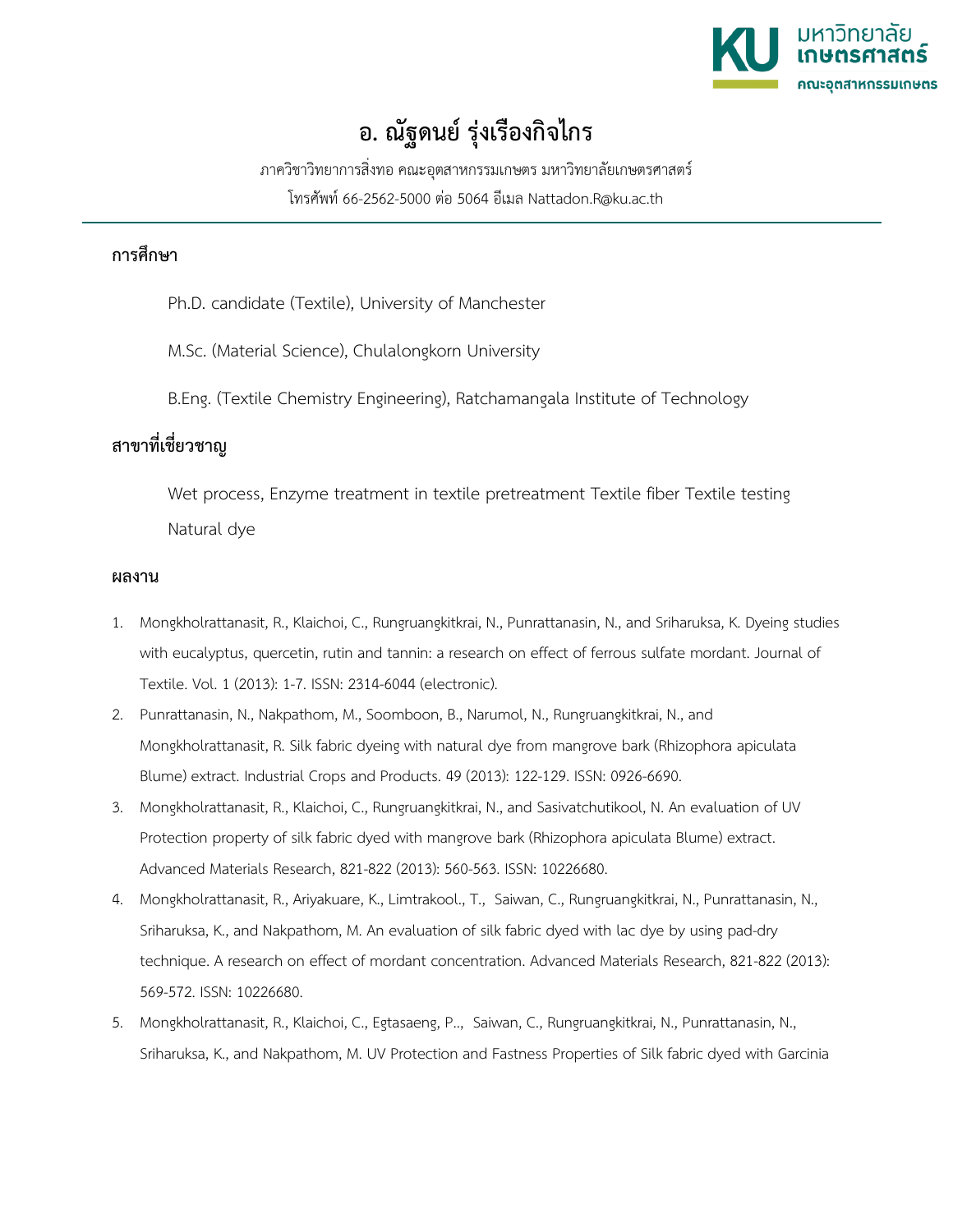

Dulcis (Roxb.) Kurz bark by Using Pad-dry Technique. A Focus on effect of mordant concentration. Advanced Materials Research, 821-822 (2013): 573-576. ISSN: 10226680.

- 6. Mongkholrattanasit, R., Rungruangkitkrai, N., Pikul, J., and Sittikijyothin, W. Application of tamarind gum thickener for polyester disperse printing. Advanced Materials Research, 821-822 (2013): 646-649. ISSN: 10226680.
- 7. Rungruangkitkrai, N., Mongkholrattanasit, R., Wongphakdee, W. and Studničková, J. Eco-friendly dyeing and UV protection properties of wool fabric using natural dye from eucalyptus. Research Journal of Textile and Apparel. 17 (3) (2013): 29-37. ISSN: 1560-6074.
- 8. Mongkholrattanasit, R., Rungruangkitkrai, N., Tubtimthai, N. Sasivatchutikool, N., and Punrattanasin, N. Natural Dye from Garcinia Dulcis (Roxb.) Kurz Bark and Application on Silk Fabric by Using Pad-batch Dyeing: A study on mordant concentrations efficiency. Advanced Materials Research, 884-885 (2014): 216- 219. ISSN: 10226680.
- 9. Mongkholrattanasit, R., Rungruangkitkrai, N., Tubtimthai, N., and Sasivatchutikool, N. UV Protection Property of Colorant from Lac for Silk Fabric Dyeing by Cold Pad-batch: The Influence of Metal Mordants Concentration. Advanced Materials Research, 884-885 (2014): 257-260. ISSN: 10226680.
- 10. Mongkholrattanasit, R., Maha-in, K., Klaichoi, C., Pimklang, W., Buathong, P., Sittikijyothin, W., and Rungruangkitkrai, N. (2014). Colorimetric Study on Silk Dyeing with the Extracted Dye from Longan Leaves Using Pre-Mordanting Technique: A research on Effect of Mordant Concentration. Advanced Materials Research, 1010-1012, 499-502.
- 11. Mongkholrattanasit, R., Punrattanasin, N., Sriharuksa, K., Laoong-u-thai, Y., and Rungruangkitkrai, N. (2014). Dyeing of Silk Fabrics with Garcinia Dulcis (Roxb.) Kurz Bark: Comparison of Fastness Properties and Colour Strength by Padding and Post-Mordanting Technique. Advanced Materials Research, 1010-1012, 503-507.
- 12. Mongkholrattanasit, R., Klaichoi, C., Sarnium, S., Jareonsapyanant, P., Sasivatchutikool, N., Pattavanitch, J., and Rungruangkitkrai, N. (2014). Effect of dye concentration on UV protection property of silk fabric dyed with purple corn cob using pre-mordanting method. Advanced Materials Research, 1010-1012, 508-511.
- 13. Mongkholrattanasit, R., Klaichoi, C., Nakpathom, M., Pattavanitch, J., and Rungruangkitkrai, N. (2014). Research on Pad-Dry Dyeing and Ultraviolet Protection of Silk Fabric Using Dyes Extracted from Laccifer Lacca Kerr. Advanced Materials Research, 1010-1012, 512-515.
- 14. Mongkholrattanasit, R., Klaichoi, C., Tomkom, T., Sasivatchutikool, N., Laoong-u-thai, Y., and Rungruangkitkrai, N. (2014). Effect of dye concentration on UV protection property of silk fabric dyed with purple corn cob using pre-mordanting method. Advanced Materials Research, 1010-1012, 506-519.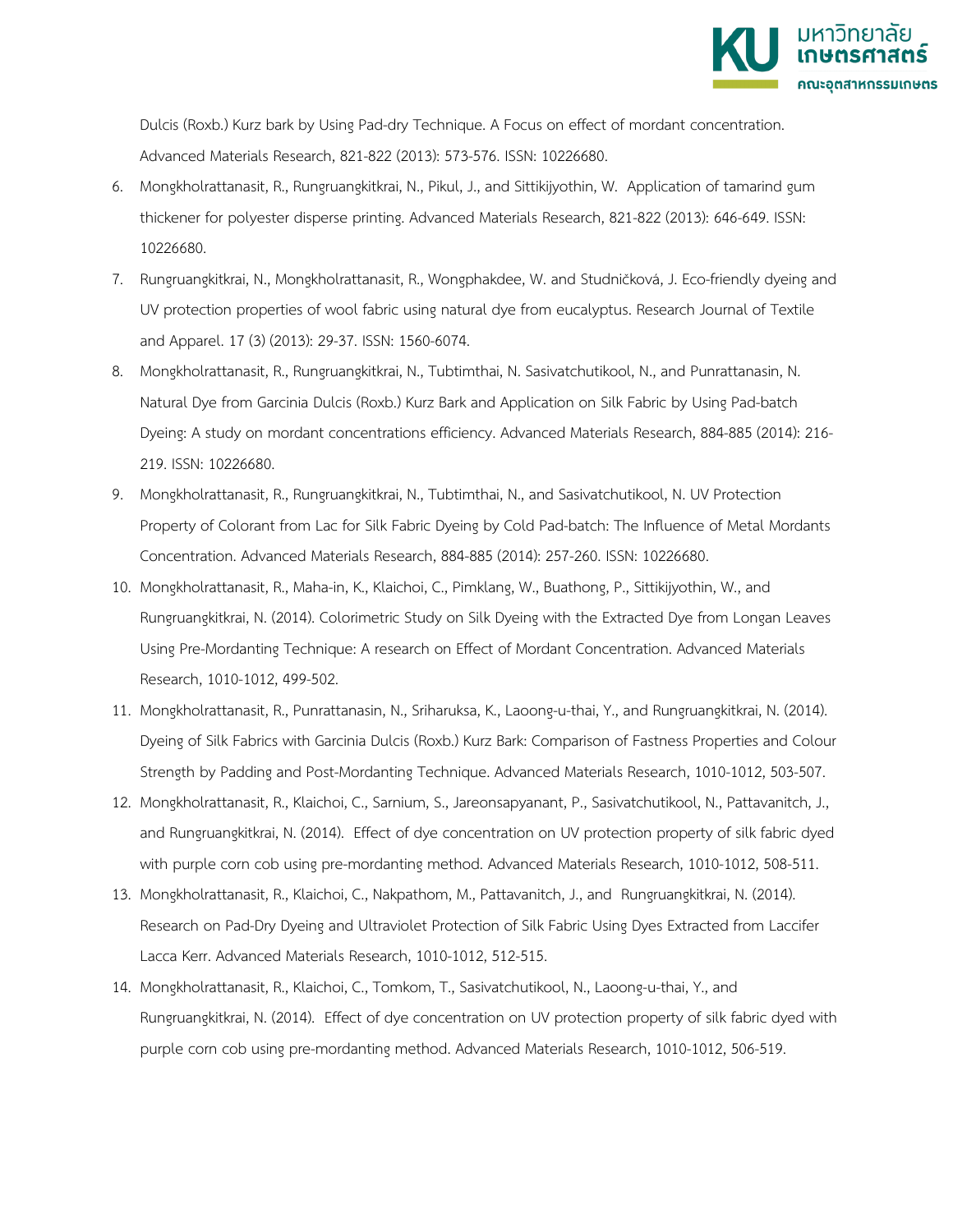

- 15. Mongkholrattanasit, R., Klaichoi, C., Mudchiew, O., Punrattanasin, N., Sasivatchutikool, N., and Rungruangkitkrai, N. (2014). Effect of Ferrous Sulfate to Improve UV-protection Property of Cotton Fabric Dyed with Natural Indigo. Advanced Materials Research, 1030-1032, 418-421.
- 16. Mongkholrattanasit, R., Klaichoi, C., Rug-ngam, P., Nakpathom, M., Paengsai, M., and Rungruangkitkrai, N. (2014). Influence of Metal Mordants Concentration to Improve UV Protection and Fastness Properties of Silk fabric Dyed with Purple Corn Cob. Advanced Materials Research, 1030-1032, 430-433.
- 17. Mongkholrattanasit, R., Klaichoi, C., Maha-in, K., Ariyakuare, K., Chonsakorn, C., and Rungruangkitkrai, N. (2014). Utilization of Longan Leaf Extract for Dyeing and UV Protection of Silk Fabric Using Pre-mordanting Method. Advanced Materials Research, 1030-1032, 438-441.
- 18. Klaichoi, C., Mongkholrattanasit, R., and Rungruangkitkrai, N. (2014). Application of Pigment Dye and Resist Printing Paste from Flour of Wild Taro (Colocasia Esculenta (L.) Schott) for Printing of Silk Fabric. Advanced Materials Research, 1030-1032, 410-413.
- 19. Klaichoi, C., Mongkholrattanasit, R., Sasivatchutikool, N., and Rungruangkitkrai, N. (2014). Fastness and Printing Properties of Cotton Fabric Printed with Natural Dye from Acacia Catechu Willd. Advanced Materials Research, 1030-1032, 426-429.
- 20. Klaichoi, C., Mongkholrattanasit, R., and Rungruangkitkrai, N. (2014). Silk Fabric Painted with Natural Dye from Acacia Catechu Willd. By Using Flour of Wild Taro (Colocasia Esculenta (L.) Schott) As Resist Printing Paste. Advanced Materials Research, 1030-1032, 434-437.
- 21. Mongkholrattanasit, R., Cholachatpinyo, A., Tubtimthai, N., and Rungruangkitkrai, N. (2014). An evaluation of UV protection imparted by wool fabric dyed with natural dye from eucalyptus leaf, Chiang Mai Journal of Science. 41 (5.2), 1208-1219.
- 22. Mongkholrattanasit, R., Saiwan, C., Rungruangkitkrai, N., Punrattanasin, N., Sriharuksa, K. Nakpathom, M., and Klaichoi, C. (2015) Ecological dyeing of silk fabric with lac dye by using padding techniques, The Journal of Textile Institute. 106 (10), 1106 – 1114.
- 23. Mongkholrattanasit, R., Saiwan, C., Klaichoi, C., Rungruangkitkrai, N., and Sasivatchutikool, P. (2015) UV-Protection Property of Silk Fabric Dyed with Natural Indigo by Using Padding Technique: A Focus on Effect of Ferrous Sulfate Mordant, Applied Mechanics and Materials. 804, 217-220
- 24. Mongkholrattanasit, R., Saiwan, C., Rungruangkitkrai, N., Punrattanasin, N., Sriharuksa, K. Nakpathom, M., and Klaichoi, C. Eco-dyeing of silk fabric with Garcinia Dulcis (Roxb.) Kurz Bark as a source of natural dye by using the padding technique, Journal of Natural Fibers.13 (01) (2016): (65-76).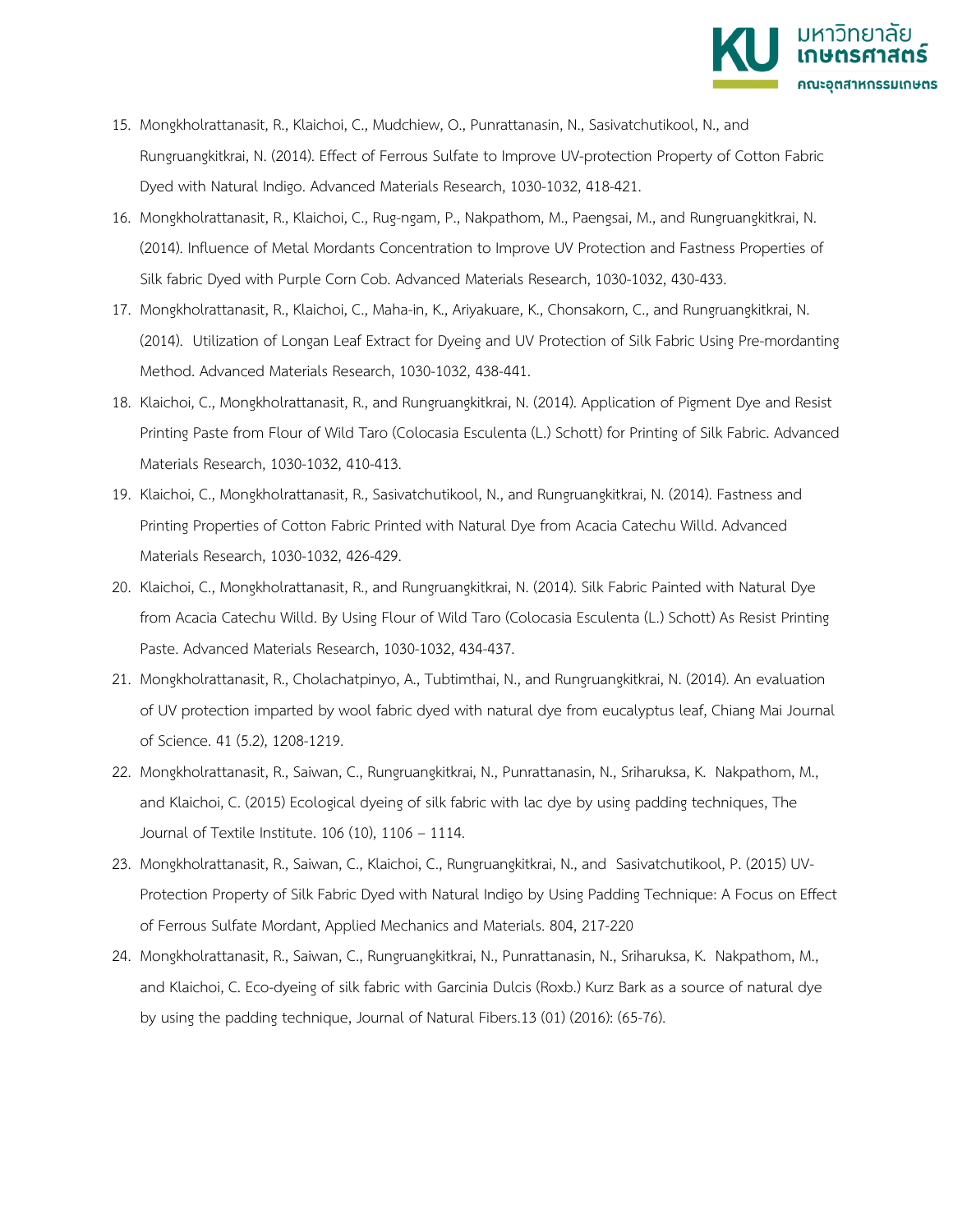

- 25. Mongkholrattanasit, R., Punrattanasin, N., Rungruangkitkrai, N., Somboon, B., Narumol, N., and Nakpathom, M. Dyeing, fastness and UV protection properties of cotton fabric dyed with mangrove bark extract, Cellulose Chemistry and Technology. 50 (1) (2016): 163-171.
- 26. Mongkholrattanasit, R., Klaichoi, C., Rungruangkitkrai, N., Sasivatchutikool, P. Dyeing of nylon fabric with natural dye from cassia fistula fruit: A research on effect metal mordants concentration, Materials Science Forum. 857 (2016): 487-490.
- 27. Maha-in, K., Mongkholrattanasit, R., Klaichoi, C., Pimklang, W., Buathong, P., and Rungruangkitkrai, N. Dyeing silk fabric with natural dye from longan leaves using simultaneous mordanting method, Materials Science Forum. 857 (2016): 491-494.
- 28. Punrattanasin, N., Nakpathom, M., Somboon, B., Narumol, N., Rungruangkitkrai, N., and Mongkholrattanasit, R. Dyeing properties of nylon fabrics with mangrove bark extract via mordanting methods, Materials Science Forum. 857 (2016): 495-498.
- 29. Klaichoi, C., Mongkholrattanasit, R., and Rungruangkitkra, N. Printing of silk fabric with reactive dye using flour of wild taro corm as a resist printing paste, Materials Science Forum. 857 (2016): 503-506.
- 30. Mongkholrattanasit, R., Saiwan, C., Rungruangkitkrai, N., Punrattanasin, N., Sriharuksa, K., and Nakpathom, M.. The effect of alum, ferrous, stannous and NaCl on silk fabric dyed with natural dye from Laccifer lacca Kerr. Applied Mechanics and Materials. 848 (2016): 141-144.
- 31. Klaichoi, C., Mongkholrattanasit, R., and Rungruangkitkrai, N. Batik on cotton fabric using pigment dyes. Applied Mechanics and Materials. 848 (2016): 154-157.
- 32. Maha-in, K., Mongkholrattanasit, R., Klaichoi, C., Pimklang, W., Buathong, P. and Rungruangkitkrai, N. Dyeing of silk fabric with natural colorant from Dimocarpus Longan leaves. Applied Mechanics and Materials. 848 (2016): 199-202.
- 33. Wang, W. Y., Yau, Y. L. S., Kan, C. W., Manarungwit, K., Rungruangkitkrai, N., & Mongkholrattanasit, R. (2019). A Study of Wickability of Gauze Products for Infant. In Key Engineering Materials (Vol. 814, pp. 291-296). Trans Tech Publications Ltd.
- 34. Wang, W. Y., Yim, H. H. L., Kan, C. W., Diswat, J., Krajangpo, W., Rungruangkitkrai, N., & Mongkholrattanasit, R. (2019). Evaluating the Thermal Conductivity and Q-Max Properties of Quick Dry Inner Wears. In Key Engineering Materials (Vol. 818, pp. 26-30). Trans Tech Publications Ltd.
- 35. Vuthiganond, N., Nakpathom, M., Somboon, B., Narumol, N., Rungruangkitkrai, N., & Mongkholrattanasit, R. (2019). Dyeing Parameters, Fastness and Ultraviolet Protection Properties of Nylon Dyed with Mangrove Bark Extract. Materials Today: Proceedings, 17, 2062-2069.